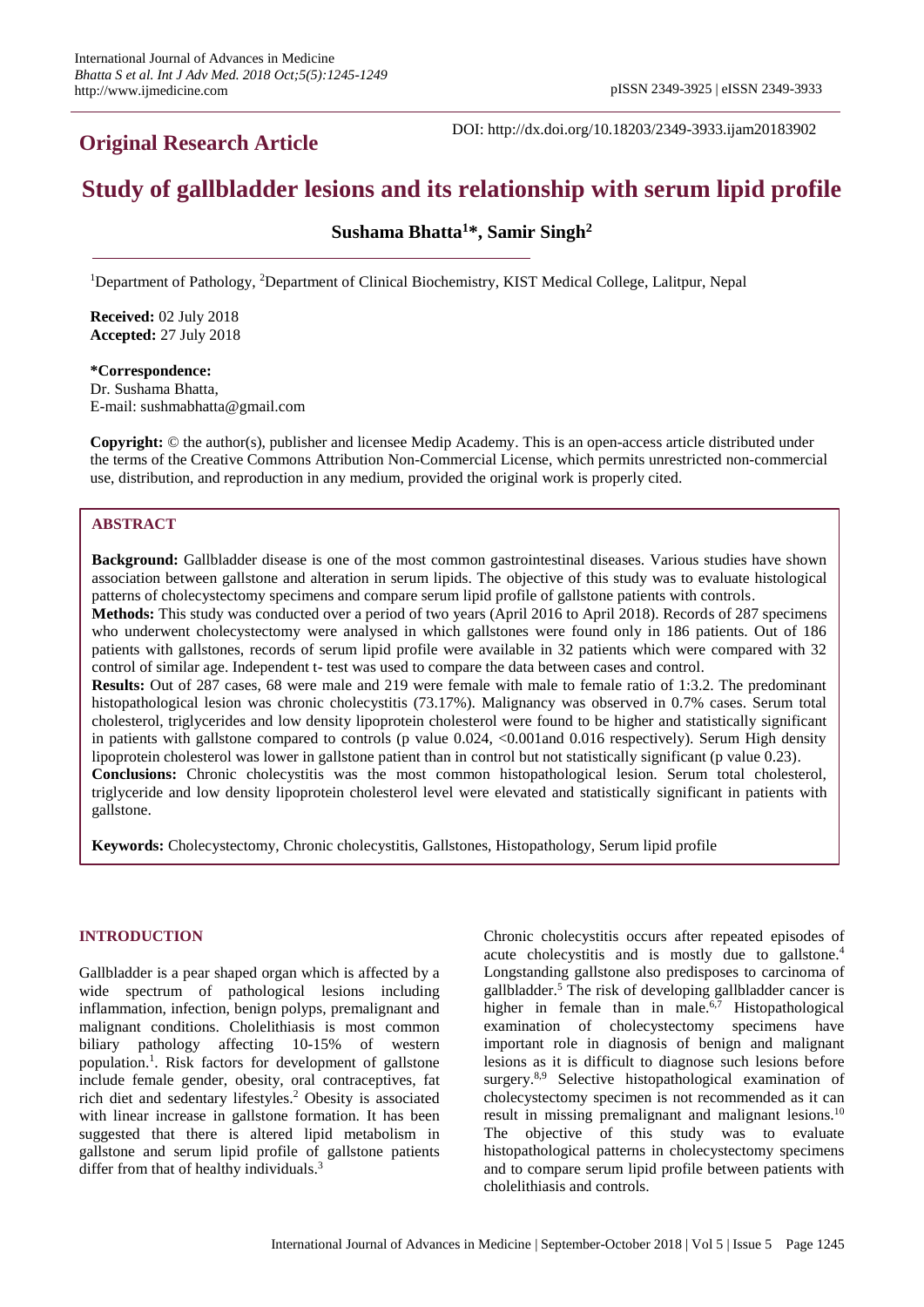#### **METHODS**

This was a retrospective study conducted in the departments of Pathology and Biochemistry of KIST Medical College and Teaching Hospital, Lalitpur, Nepal, over a period of two years from April 2016 to April 2018. A total of 287 cholecystectomy specimens of Gallstones were found in 186 patients.

The histopathological records and clinical details were retrieved from computer database. For estimation of serum lipid profile only cases with cholelithiasis were included in the study and cases without gallstone were excluded from the study.

Gallstones were found in 186 patients. Out of 186 patients with cholelithiasis, records of serum lipid profile were available only in 32 patients which were compared with 32 control of similar age. Hospital staffs and healthy individuals who came for routine screening in the outpatient department without gallstone or medical illness affecting lipid profile were included in the control group.

Lipid profile test included estimation of Total Cholesterol, High Density Lipoprotein Cholesterol, Low Density Lipoprotein Cholesterol, Triglycerides. Serum lipid profile was evaluated by Siemens autoanalyzer Dimension RxL MaX. All the variables were presented as number and frequency and were arranged in tables.

#### *Statistical analysis*

Data were analyzed using Statistical Package for Social Science (SPSS, version 21) for Windows. Results were expressed as mean±SD. Independent t- test was used to compare the data between cases and control. A p value less than 0.05 was considered statistically significant.

#### **RESULTS**

A total of 287 cholecystectomies were analyzed. The age of the patients ranged from 22 years to 76 years. Majority of the patients were female (76.3%), with a male to female ratio of 1:3.2 (Figure 1).





The histopathological diagnosis of cholecystectomy specimens is shown in Table 1.



**Figure 2: Photomicrograph of chronic cholecystitis; A) Cholesterolosis, B) Adenocarcinoma of gallbladder, C) H and E stain.**

Chronic cholecystitis was found to be the most common lesion (73.17%). Gallstone was found in 186 (64.8%) patients out of 287 patients. Cholesterolosis was observed in 9.75% cholecystectomy specimens. Polyp was diagnosed in 5 cases (1.74%), out of which three were cholesterol polyps and two were hyperplastic polyps. Adenocarcinoma was found in 2 cases (0.7%). Both cases occurred in female patients >60 years old. Photomicrograph of Chronic cholecystitis,

Cholesterolosis and Adenocarcinoma of gallbladder is shown in Figure 2.

Serum lipid profile was compared between 32 patients with gallstone disease and controls of similar age. Serum total cholesterol, triglycerides and low density lipoprotein cholesterol (LDL-C) were found to be higher and statistically significant in patients with gallstone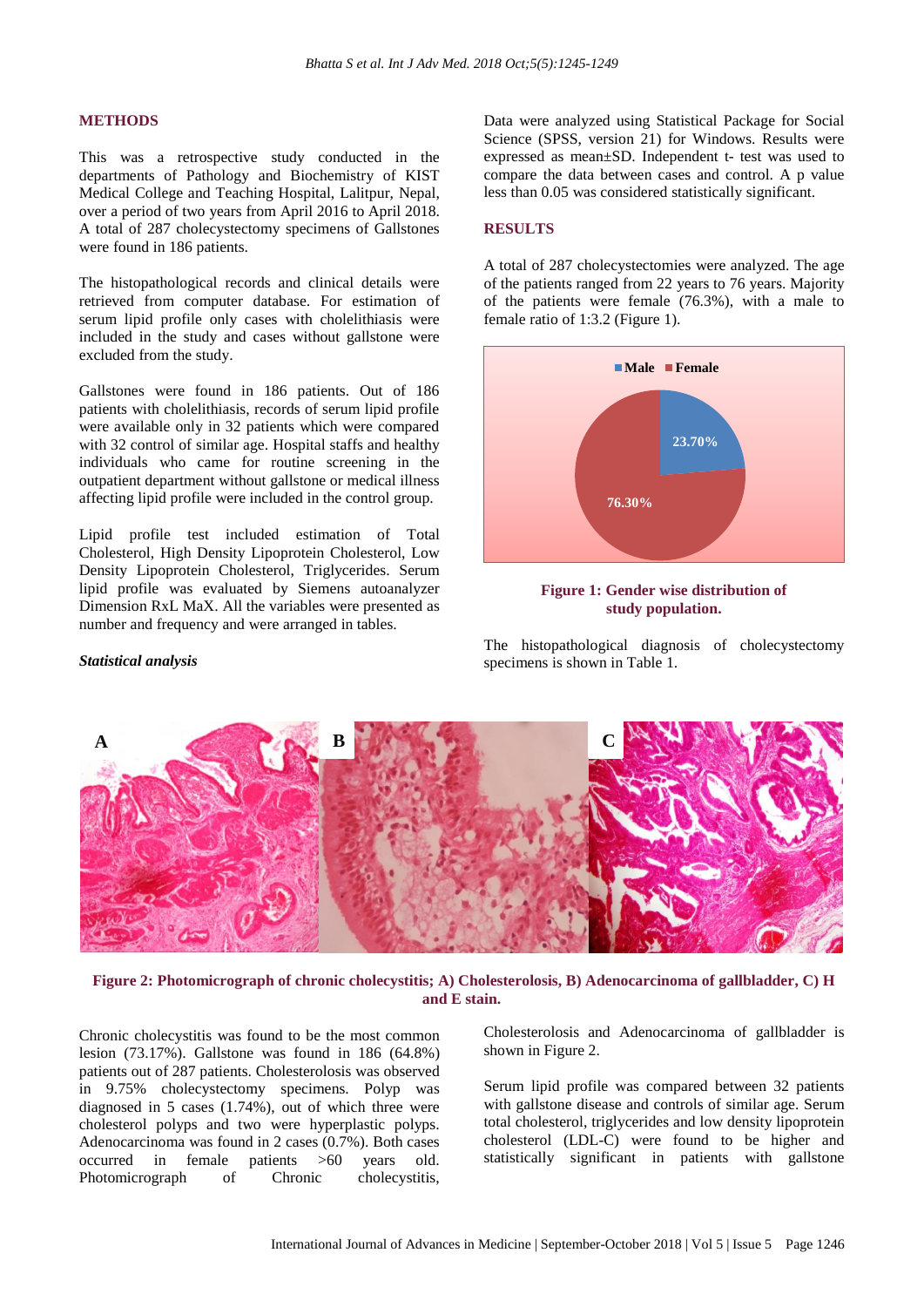compared to controls (p value  $0.024$ ,  $\leq 0.001$  and  $0.016$ respectively).

#### **Table 1: Histopathological diagnosis of cholecystectomy specimens.**

| <b>Histopathological</b><br>diagnosis | <b>Number</b> | <b>Percentage</b><br>(%) |
|---------------------------------------|---------------|--------------------------|
| Chronic cholecystitis                 | 210           | 73.17                    |
| Cholesterolosis                       | 28            | 9.75                     |
| Chronic active<br>cholecystitis       | 14            | 4.9                      |
| Acute cholecystitis                   | 12            | 4.18                     |
| Chronic follicular<br>cholecystitis   | 08            | 2.78                     |
| Xanthogranulomatous<br>cholecystitis  | 04            | 1.39                     |
| Empyema                               | 04            | 1.39                     |
| Polyp                                 | 05            | 1.74                     |
| Adenocarcinoma                        | 02            | 0.7                      |
| Total                                 | 287           | 100                      |

Serum High density lipoprotein cholesterol (HDL-C) was lower in gallstone patient than in control but not statistically significant (p value 0.23). The relationship between gallstones with serum lipid profile is shown in Table 2.

#### **Table 2: Relationship of gallstone with serum lipid profile.**

| <b>Serum lipid</b><br>profile                           | <b>Gallstone</b><br><i>patients</i><br>mean $\pm SD$ | <b>Control</b><br>$mean \pm SD$<br>(mg/dl) | $\mathbf{P}$<br>value |
|---------------------------------------------------------|------------------------------------------------------|--------------------------------------------|-----------------------|
| Total<br>cholesterol                                    | (mg/dl)<br>$168.62 + 37.90$                          | $151.5 \pm 16.72$                          | 0.024                 |
| Triglycerides                                           | $146.71 \pm 52.26$                                   | $105.53 \pm 31.02$                         | < 0.001               |
| High density<br>lipoprotein<br>cholesterol<br>$(HDL-C)$ | $41.03 + 3.49$                                       | $43.65 \pm 11.89$                          | 0.239                 |
| Low density<br>lipoprotein<br>cholesterol<br>$(LDL-C)$  | $103.62 + 34.18$                                     | $87.28 \pm 14.09$                          | 0.016                 |

#### **DISCUSSION**

Cholecystectomy is routinely performed surgical procedure which is usually indicated for symptomatic gallstone. The excised gallbladder is routinely evaluated by histopathological examination which establishes a tissue diagnosis. In present study gallbladder lesions were more common in females than in male with a male to female ratio of 1:3.2. This finding was similar to other studies who have reported male to female ratio of 1:2.8 and  $1:2.6$ .<sup>11,12</sup> Various factors as female sex hormones,

genetic factor and sedentary lifestyle have been suggested for female preponderance of gallbladder lesions.<sup>13</sup>

In the present study the most common diagnosis was chronic cholecystitis (73.17% cases). This was in concordance to the study by Sharma I et al, and Memon W et al, who have reported chronic cholecystitis in 86.2% and  $64.8\%$  cases respectively.<sup>14,15</sup> Other variants of chronic cholecystitis include chronic follicular cholecystitis, chronic active cholecystitis, chronic cholecystitis with cholesterolosis and xanthogranulomatous cholecystitis. Out of these xanthogranulomatous cholecytitis is of importance as it mimic gallbladder carcinoma grossly due to increased wall thickness. 16,17 Therefore microscopic examination is needed for confirmation of diagnosis. In present study xanthogranulomatous cholecystitis was observed in 1.39% cases which were similar to other study. 14

Various studies have shown that incidental gallbladder carcinoma with no gross abnormality is found in 0.5- 1.1% of cholecystectomy specimens. Hence routine<br>histopathological examination of resected histopathological examination of resected cholecystectomy specimen is recommended. 18-20 In the present study adenocarcinoma of gallbladder was diagnosed in 2(0.7%) cases. Sharma I et al, have reported 0.57% gallbladder carcinoma in their study which is similar to present study. $14$ 

Other authors have reported higher incidence of gallbladder carcinoma. 10,21 The risk factors for gallbladder carcinoma are age more than 60 years, female sex, polyps larger than 1 cm and longstanding cholelithiasis. In present study both cases of adenocarcinoma were an incidental finding and seen in female more than 60 years. Hence cholecystectomy in elderly female patient should be evaluated carefully to rule out incidental carcinoma.

Hypertriglyceridemia, hypercholesterolemia and low level of HDL-C are common finding in patients with cholelithiasis which in turn are risk factors for coronary artery disease and stroke. 22-24

In the present study the mean serum total cholesterol, triglyceride and LDL-C were elevated and statistically significant (p  $0.024$ ,  $0.001$  and  $0.016$ ) in patient with gallstone compared to control. Batajoo H et al, also observed high levels of mean serum total cholesterol, triglycerides, LDL-C and low level of serum HDL-C, however in their study only serum LDL-C level showed statistically significant difference between cases and control.<sup>25</sup>

Olokoba AB et al, have reported elevated levels of serum total cholesterol and triglycerides in gallstone patients than in individuals without gallstone disease, but the difference was not statistically significant.<sup>26</sup> Other studies have reported no association between gallbladder disease and increased level of serum triglycerides. 3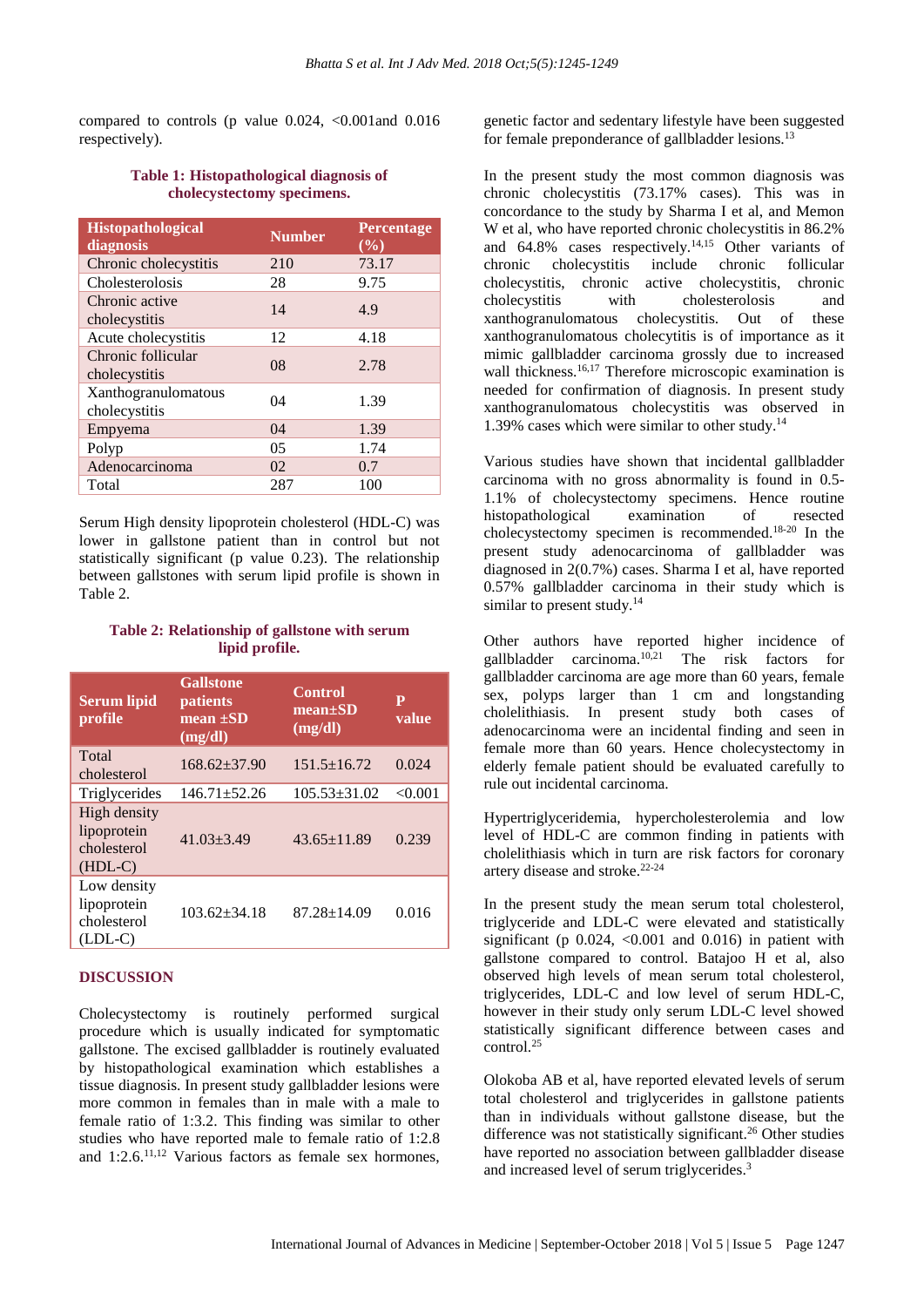#### **CONCLUSION**

Routine histopathological examination of cholecystectomy specimens reveals various benign and malignant pathologies of gallbladder. There is more chance of detecting incidental carcinoma in cholecystectomy specimen of elderly patients. Hence these specimens should be examined meticulously. Increased level of serum total cholesterol, triglyceride and LDL-C along with decreased HDL-C in patients with gallstone may pose a risk to cardiovascular disease.

*Funding: No funding sources*

*Conflict of interest: None declared Ethical approval: The study was approved by the Institutional Ethics Committee*

#### **REFERENCES**

- 1. Halldestam I, Enell EL, Kullman E, Borch K. Development of symptoms and complications in individuals with asymptomatic gallstones. Br J Surg. 2004 Jun;91(6):734-8.
- 2. Stinton LM, Shaffer EA. Epidemiology of gallbladder disease: cholelithiasis and cancer. Gut Liver. 2012 Apr;6(2):172.
- 3. Aulakh R, Mohan H, Attri AK, Kaur J, Punia RP. A comparative study of serum lipid profile and gallstone disease. Indian J Pathol Microbiol. 2007 Apr;50(2):308-12.
- 4. Laurila JJ, Ala‐Kokko TI, Laurila PA, Saarnio J, Koivukangas V, Syrjälä H, et al. Histopathology of acute acalculous cholecystitis in critically ill patients. Histopathol. 2005 Nov;47(5):485-92.
- 5. Nordenstedt H, Mattsson F, El-Serag H, Lagergren J. Gallstones and cholecystectomy in relation to risk of intra-and extrahepatic cholangiocarcinoma. Br J Cancer. 2012 Feb;106(5):1011.
- 6. Chin KF, Mohammad AA, Khoo YY, Krishnasamy T. The impact of routine histopathological examination on cholecystectomy specimens from an Asian demographic. Ann Royal Colle Surg Engl. 2012 Apr;94(3):165-9.
- 7. Khan F. Histological examination of cholecystectomy specimens. J Rawalpindi Med Colle. 2014 Dec 30;18(2):240-2.
- 8. Turkcu G, Alabalik U, Keles AN, Ibiloglu I, Hamidi A, Ulger BV, et al. Institutional experience in the histopathological characteristics and frequency of gallbladder lesions. Int J Clin Exp Pathol. 2016;9:176-80.
- 9. Bawahab MA, Maksoud WM, Amri FS, Ali HF, Salman AN. Does routine histopathological<br>examination of gallbladder after simple examination of gallbladder after simple cholecystectomy add additional value. Bahrain Med Bull. 2013 Dec;35(4):1.
- 10. Siddiqui FG, Memon AA, Abro AH, Sasoli NA, Ahmad L. Routine histopathology of gallbladder after elective cholecystectomy for gallstones: waste

of resources or a justified act?. BMC Surg. 2013 Dec;13(1):26.

- 11. Tantia O, Jain M, Khanna S, Sen B. Incidental carcinoma gall bladder during laparoscopic cholecystectomy for symptomatic gall stone disease. Surg Endoscop. 2009 Sep 1;23(9):2041-6.
- 12. Awasthi N. A retrospective histopathological study of cholecystectomies. Int J Health Allied Sci. 2015 Jul 1;4(3):203.
- 13. Mohan H, Punia RP, Dhawan SB, Ahal S, Sekhon MS. Morphological spectrum of gallstone disease in 1100 cholecystectomies in North India. Indian J Surg. 2005 Jun 1;67(3).
- 14. Sharma I, Choudhury D. Histopathological patterns of gall bladder diseases with special reference to incidental cases: a hospital based study. Int J Res Med Sci. 2017 Jan 17;3(12):3553-7.
- 15. Memon W. Histopathological Spectrum of gall bladder specimens after cholecystectomy. Pak J Med Sci. 2011;27(3):533-6.
- 16. Makino I, Yamaguchi T, Sato N, Yasui T, Kita I. Xanthogranulomatous cholecystitis mimicking gallbladder carcinoma with a false-positive result on fluorodeoxyglucose PET. World J Gastroenterol. 2009 Aug 7;15(29):3691-3.
- 17. Khan S, Jetley S, Husain M. Spectrum of histopathological lesions in cholecystectomy specimens: A study of 360 cases at a teaching hospital in South Delhi. Arch Int Surg. 2013 May 1;3(2):102-5.
- 18. Ghimire P, Yogi N, Shrestha BB. Incidence of incidental carcinoma gall bladder in cases of routine cholecystectomy. Kathmandu Univ Med J (KUMJ). 2011 Apr;9(34):3-6.
- 19. Jayasundara JA, de Silva WM. Histological assessment of cholecystectomy specimens performed for symptomatic cholelithiasis: routine or selective?. Ann Royal Colle Surge Engl. 2013 Jul;95(5):317-22.
- 20. Khoo JJ, Misron NA. A clinicopathological study of nine cases of gallbladder carcinoma in 1122 cholecystectomies in Johor, Malaysia. Malaysian J Pathol. 2008 Jun 1;30(1):21-6.
- 21. Abassi A, Qasmi SA, Ghafoor A, Kiani F, Abassi H. Frequency of carcinoma gallbladder in cases of cholelithiasis undergoing cholecystectomy at tertiary care hospital. Rawal Med J. 2012 Oct;37(4):406-8.
- 22. Kurtul N, Pence S, Kocoglu H, Aksoy H, Capan Y. Serum lipid and lipoprotein in gallstone patients. Acta Med. 2002;45:79-81.
- 23. Völzke H, Baumeister SE, Alte D, Hoffmann W, Schwahn C, Simon P, et al. Independent risk factors for gallstone formation in a region with high cholelithiasis prevalence. Digestion. 2005;71(2):97- 105.
- 24. Barter P, Gotto AM, LaRosa JC, Maroni J, Szarek M, Grundy SM, et al. HDL cholesterol, very low levels of LDL cholesterol, and cardiovascular